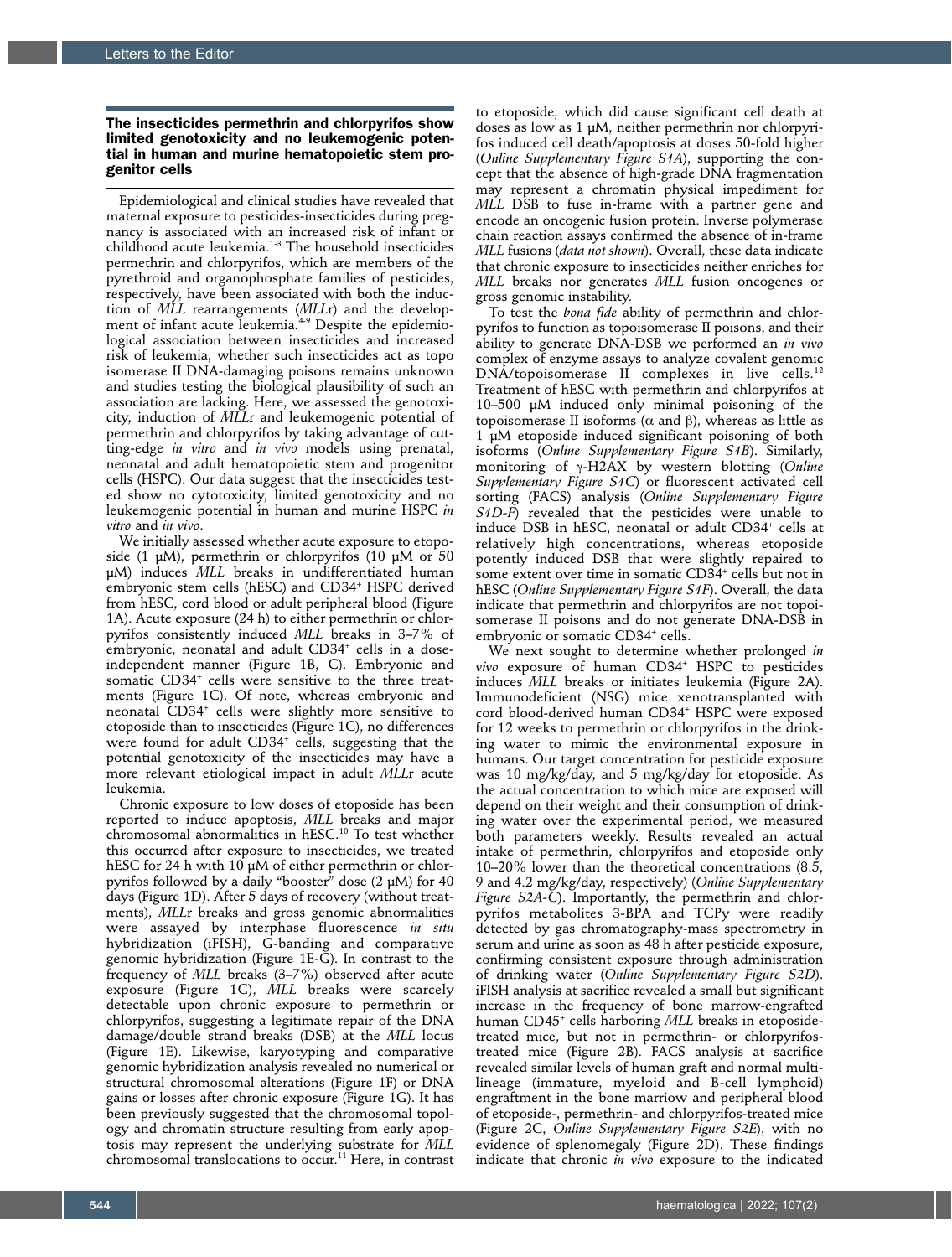

Figure 1. In vitro induction of MLL rearrangements in embryonic, neonatal and adult human CD34<sup>+</sup> hematopoietic stem and progenitor cells following acute and chronic exposure to etoposide, permethrin and chlorpyrifos. (A) Experimental design to assess the induction of *MLL* breaks in human undifferentiated embryonic stem cells (hESC) and CD34+ hematopoietic stem and progenitor cells (HSPC) after 24 h single-pulse exposure to the indicated treatments (etoposide, ETO; permethrin, PER; and chlorpyrifos, CPF). (B) Representative interphase fluorescence *in situ* hybridization (iFISH) images showing *MLL* germline and rearranged (MLLr) human CD34<sup>+</sup> cells. (C) Frequency of MLL breaks in undifferentiated hESC and embryonic, neonatal and adult CD34<sup>+</sup> HSPC after 24 h single-pulse exposure to the indicated treatments (n=3 independent experiments for each cell type). Asterisks indicate statistically significant differences of a given treatment as compared with dimethylsulfoxide (DMSO, vehicle treatment) \**P*<0.05, \*\**P*<0.01. Dotted lines in the graphs show the percentage of *MLL* breaks in the DMSO-treated control groups. A minimum of 500 nuclei were analyzed except in some samples for which 80-400 nuclei were analyzed. (D) Experimental design to analyze the frequency of *MLL breaks* and gross chromosomal damage in hESC after continuous exposure to PER and CPF. (E) Frequency of *MLL* breaks detected by iFISH 45 days after chronic treatment with either PER or CPF (n=3 independent experiments). A minimum of 400 nuclei was analyzed per experiment. (F) Representative image of a G-banding karyotype 45 days after chronic treatment with either PER, CPF or DMSO (n=3). (G) Representative image of DNA copy number variation profiling by comparative genomic hybridization array analysis 45 days after chronic treatment with either PER or CPF. CGH: comparative genomic hybridization; AMP: amplification; DEL: deletion; LOH: loss of heterozygosity.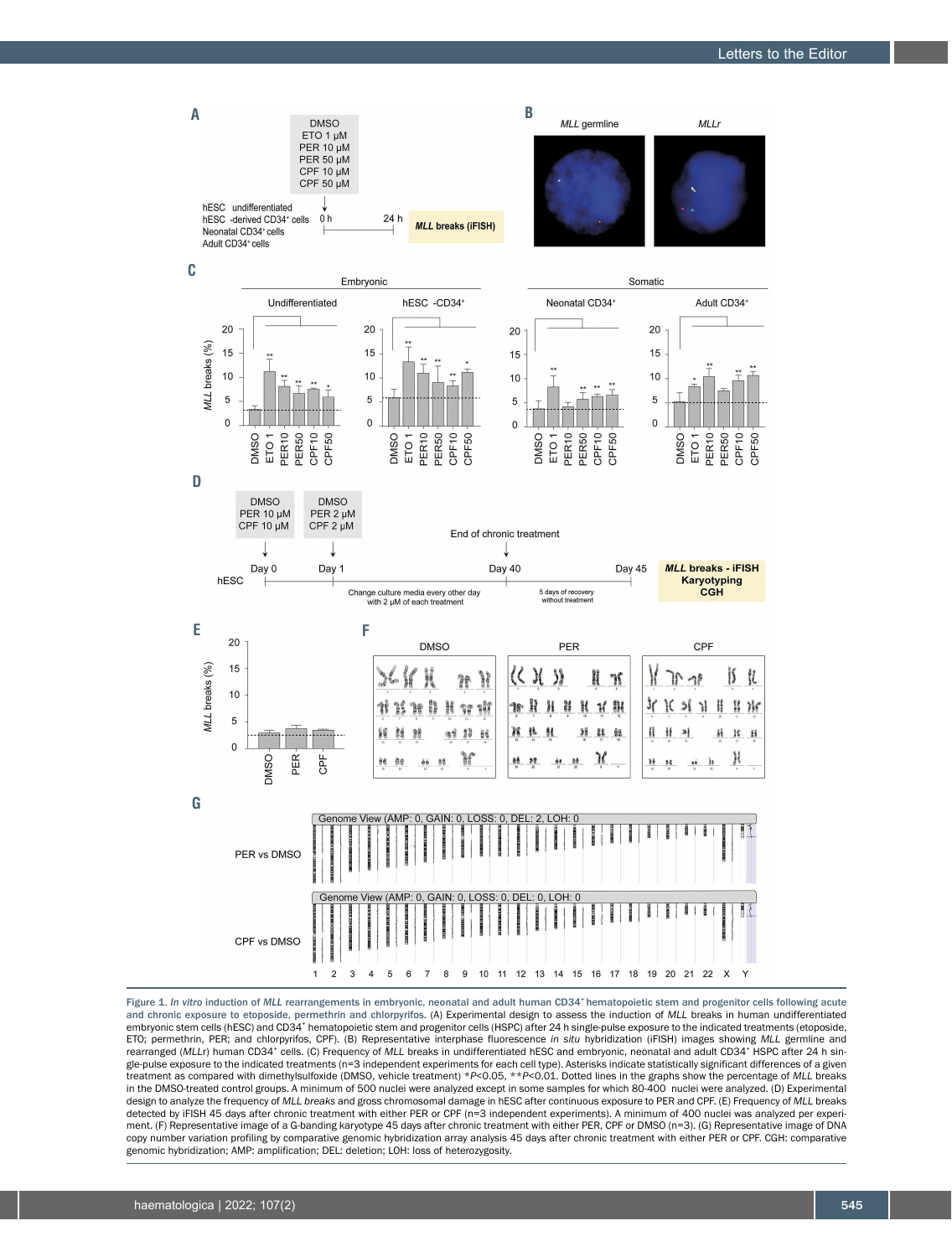doses of etoposide or the pesticides fails to induce *MLL* breaks or to initiate leukemia in NSG-reconstituting human CD34<sup>+</sup> HSPC.

We next assessed whether chronic exposure to pesticides during embryonic development induces *Mll* breaks in developing murine HSPC. To do this, CD1 male and female mice were mated and pregnant CD1 females were exposed to etoposide (10 mg/kg/day) or to pesti-

cides (20 mg/kg/day) in drinking water from gestational day 0.5 to day 21 (Figure 3A). No significant differences were found between treatment groups for the number of pups per litter at birth (range, 11–18) or sex distribution (*Online Supplementary Figure S3A, B*). The mothers and one-half of the litter were euthanized at weaning to analyze the impact of etoposide and pesticides on the *Mll* locus and on hematopoietic homeostasis, and the



Figure 2. Continuous exposure to permethrin or chlorpyrifos fails to induce MLL breaks or leukemia in NSG-reconstituting human CD34<sup>+</sup> hematopoietic stem and progenitor cells. (A) Experimental design to determine whether prolonged in vivo exposure of human CD34<sup>+</sup> hematopoietic stem and progenitor cells (HSPC) to insecticides induces MLL breaks or can initiate leukemia. In brief, 32 NSG mice were irradiated and cord blood-derived human CD34<sup>+</sup> cells were transplanted into the bone marrow 6–8 h later. Four days later, mice were divided into four groups (8 mice/group) to initiate exposure in drinking water to etoposide (ETO, 5 mg/kg/day), permethrin (PER, 10 mg/kg/day), and chlorpyrifos (CPF, 10 mg/kg/day) or 0.1% dimethylsulfoxide (DMSO). The presence of the PER and CPF metabolites 3-BPA and TCPy in urine and serum was analyzed 48 h later by gas chromatography-mass spectometry. Mice were sacrificed for interphase fluorescence *in situ* hybridization (iFISH) and fluorescence activated cell sorting (FACS) analysis after 12 weeks of continuous treatment. (B) *Left*, scheme depicting the human chromosome 11 and the 11q23 region where the *MLL* probe hybridizes. *Middle*, representative iFISH image showing human cells with germline *MLL*  or *MLL* rearrangement (*MLLr*). Right, percentage of human CD45<sup>+</sup> cells harboring *MLL* breaks detected by iFISH at sacrifice. A minimum of 500 nuclei per sample was analyzed, except in one mouse from the DMSO group, for which only 216 nuclei could be analyzed. (C) Upper panels show the percentage of human engraftment (CD45\*HLAABC\* cells) in bone marrow and peripheral blood. Lower panels show the relative proportion of immature (CD34\*), myeloid (CD33\*) and B-cell (CD19<sup>+</sup>) populations within human engraftment in bone marrow and peripheral blood. (D) Representative macroscopic images of spleens at sacrifice for each experimental group. GC-MS: gas chromatography-mass spectrometry.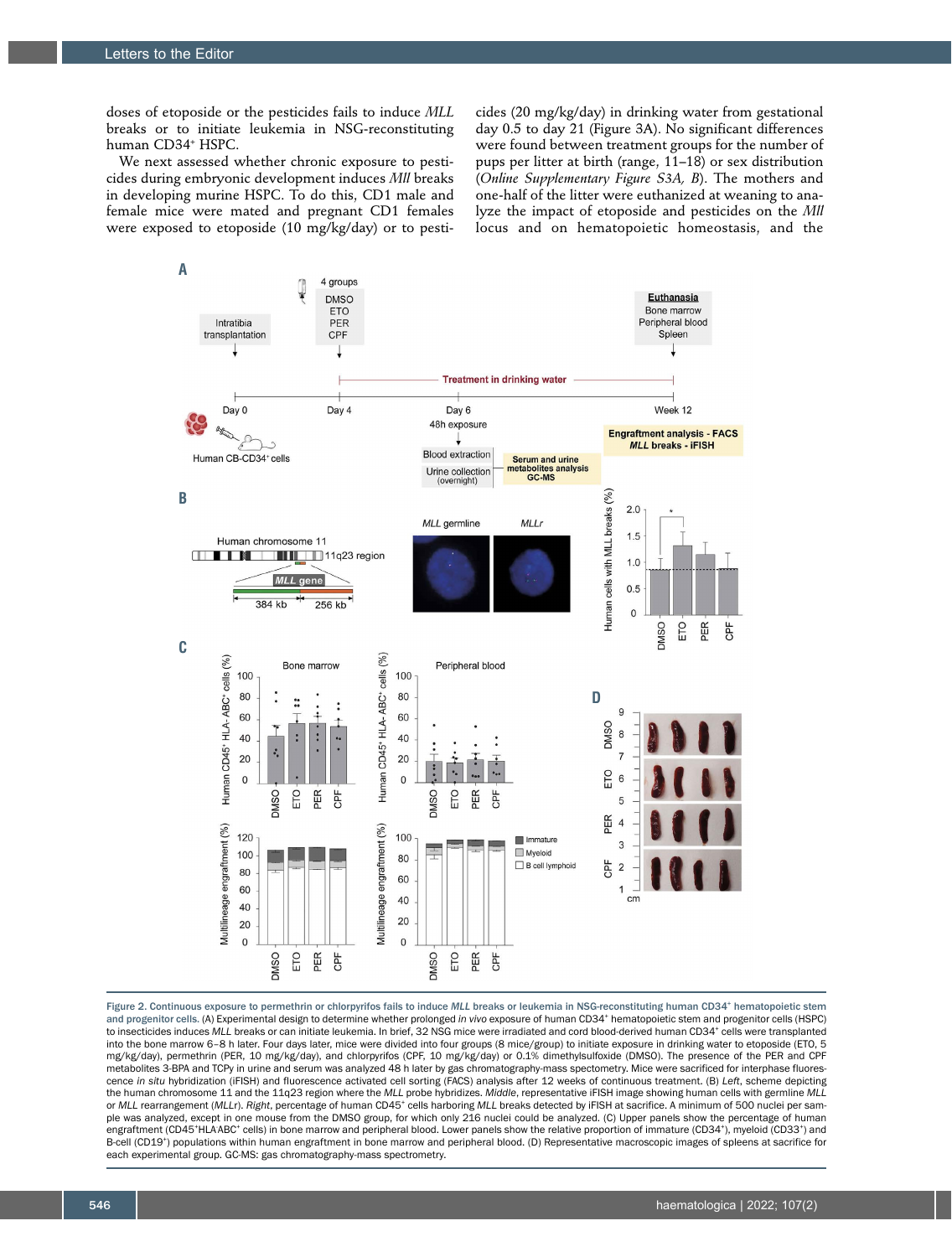remaining half of the litter was maintained for 32 weeks for analysis at adulthood (Figure 3A). iFISH analysis revealed that exposure to permethrin or chlorpyrifos during pregnancy failed to induce *Mll* breaks in bone marrow Lin Kit<sup>+</sup> progenitors from mothers, pups or adult offspring, whereas etoposide exposure induced *Mll* breaks in a small but significant proportion of LinKit<sup>+</sup>

progenitors in the mothers and adult offspring, but not in the pups (Figure 3B, C, *Online Supplementary Figure S3C*).

Finally, we analyzed whether prenatal exposure to etoposide or pesticides affects the hematopoietic homeostasis of mothers and pups (at weaning) and adult offspring. Analysis at sacrifice revealed no significant differ-



Figure 3. Legend on following page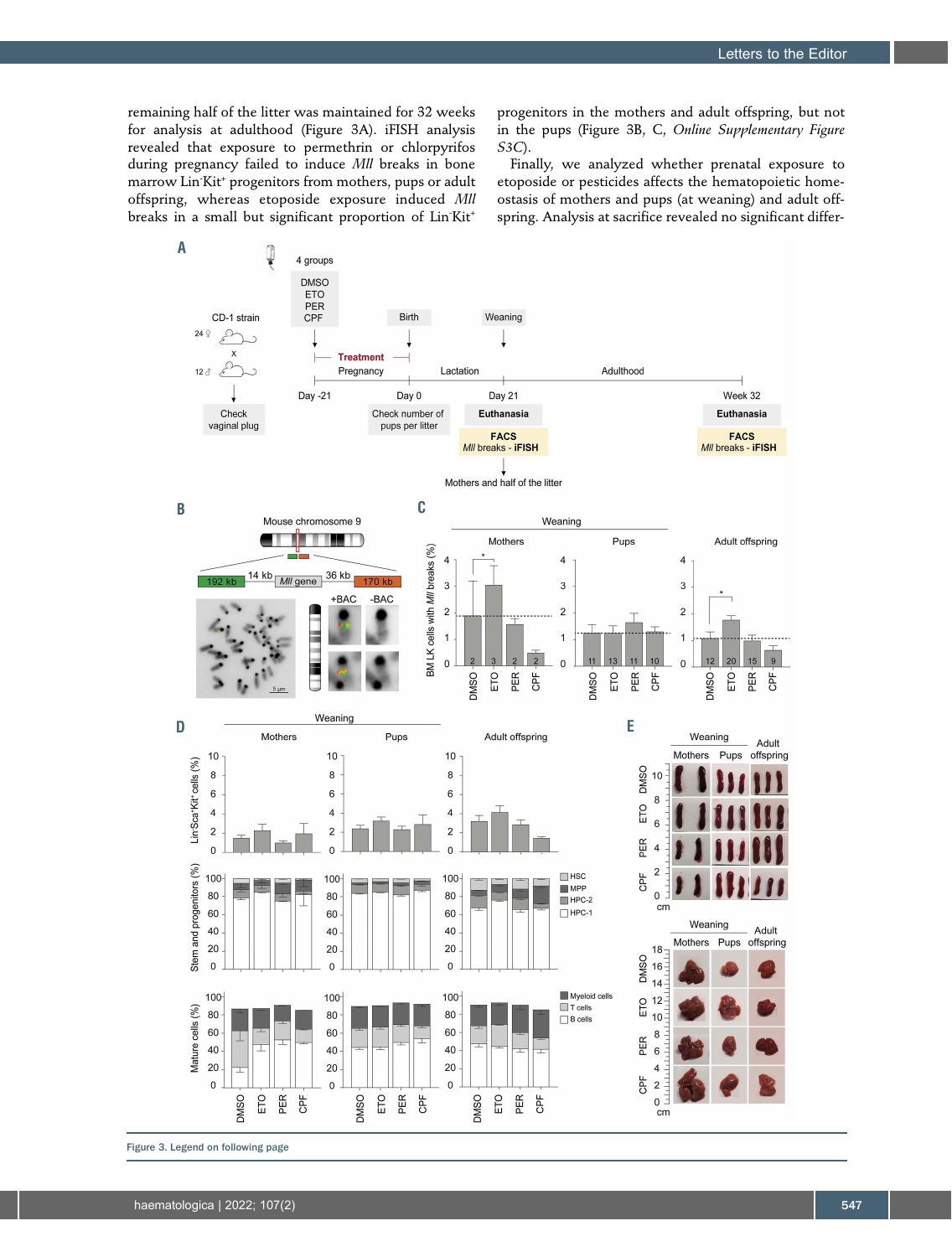Figure 3. Continuous exposure to permethrin or chlorpyrifos during pregnancy fails to induce *Mll* breaks in bone marrow progenitors or alterations in the hematopoietic homeostasis of mothers, pups or adult offspring in mice. (A) Experimental design to determine whether prenatal exposure to etoposide (ETO), permethrin (PER) or chlorpyrifos (CPF) induces *Mll* breaks or hematopoietic alterations in mothers, pups or adult offspring in mice. In brief, pregnant CD1 female mice were exposed to PER (20 mg/kg/day), CPF (20 mg/kg/day), ETO (10mg/kg/day) or 0.1 % dimethylsulfoxide (DMSO) from day 0 to day 21 of gestation. The number of pups per litter and their sex distribution were analyzed at birth. The mothers and one-half of the litter were analyzed at weaning while the remaining one-half of the offspring were maintained for 32 weeks for analysis in adulthood. (B) *Upper panel*, scheme depicting mouse chromosome 9 and the region where mouse *Mll* probes hybridize (UCSC, GRCm38/mm10). *Lower left panel*, a representative fluorescence *in situ* hybridization (FISH) image of a mouse metaphase and presence of fluorescence signals in both *Mll* alleles. *Lower right panel*, a zoom image of mouse chromosome 9 by DAPI banding, with and without the BAC fluorescence signal revealing the *Mll* gene localization. (C) Percentage of mouse bone marrow (BM) LK cells with *Mll* breaks detected by interphase FISH at sacrifice. DMSO and ETO were used as negative and positive controls, respectively. The numbers in bars indicate the number of mice analyzed. (D) Fluorescence activated cells sorting (FACS) BM analysis of the Lin Sca-1\* Kit\* (LSK) subpopulation (upper panels), hematopoietic stem and progenitor cell subsets (middle panels), and mature cells (lower panels) in mothers, pups and adult offspring. (E) Representative macroscopic images of spleens (upper panel) and livers (lower panel) at sacrifice of mothers, pups and adult offspring exposed to the indicated treatments. HSC: hematopoietic stem cells; MPP: multipotent progenitors; HPC: hematopoietic progenitor cells.

ences in the proportions of mature cells (myeloid, T and B) in peripheral blood or total Lin Sca<sup>+</sup>Kit<sup>+</sup> progenitors, hematopoietic stem cells, multipotent progenitors or hematopoietic progenitor cells in the bone marrow between treatments in any group (Figure 3D, *Online Supplementary Figure S3D*). Similarly, prenatal exposure to etoposide or pesticides did not affect the hematopoietic homeostasis in peripheral blood, as determined by absolute numbers of white blood cells, red blood cells and platelets (*Online Supplementary Figure S3E*). Lastly, no evidence of splenomegaly or hepatomegaly was observed in mothers, pups or adult offspring (Figure 3E). Our results thus suggest that chronic exposure to permethrin or chlorpyrifos during pregnancy does not induce *Mll* breaks in bone marrow progenitors or alterations in the hematopoietic homeostasis of mothers, pups or adult offspring.

A unique strength of the present study is the cuttingedge *in vivo* models employed to assess the genotoxicity and leukemogenesis potential of etoposide, permethrin or chlorpyrifos. The NSG mice model was established to mimic the adult exposure associated with occupational risk, whereas the CD1 mice model attempted to mimic prenatal exposure to topoisomerase II poisons and insecticides suggested to be involved in the etiology of infant leukemia. Continuous exposure to permethrin or chlorpyrifos in both models failed to induce *MLL* breaks or alterations in hematopoietic homeostasis, confirming the *in vitro* results of limited genotoxicity and no leukemogenic potential of permethrin or chlorpyrifos in human and murine HSPC after chronic exposure. The fact that *MLL* breaks are acutely induced by permethrin or chlorpyrifos but are not sustained upon long-term chronic exposure *in vitro* or *in vivo* indicates a legitimate repair of the DNA damage/DSB in the *MLL* locus. Of note, although long-term *in vivo* exposure to etoposide did induce *MLL*r in some hematopoietic progenitors, it failed to initiate leukemia in either *in vivo* models, in line with a previous study confirming that *in utero* exposure to etoposide did not trigger the development of leukemia in either *Atm+/+* or *Atm-/-* mice.13 The eventual development of overt leukemia might depend on the survival and proliferative advantage of minor *MLL*r pre-leukemic clones, targeting the right cell-of-origin, on stromal bone marrow interactions and also on the acquisition of secondary cooperating oncogenic alterations. The clearance and lack of selection of *MLL*r clones is consistent with the development of *MLL*r treatment-related acute leukemia in adults or infant leukemia in only a rare subset of patients exposed to topoisomerase II poisons.

Our results clearly suggest that permethrin and chlorpyrifos induce *MLL* breaks in human HSPC across ontogeny. However, such insecticide-induced DNA-DSB are successfully repaired, and do not involve chromoso-

mal translocations encoding *MLL* fusions. This explains their limited genotoxicity and no leukemogenic potential and reinforces why these compounds are still considered as non-classifiable carcinogens. Linking environmental or genotoxic exposure to causal and/or functional *MLL* chromosomal translocations has long been controversial,11 and the cutting-edge *in vitro* and *in vivo*  cellular models employed in the present study also have obvious limitations. For instance, site-specific cleavage within the *MLL* break cluster region (bcr) has been shown to be induced by either topoisomerase II poisons but also genotoxic chemotherapeutic agents which do not target topoisomerase II and even by non-genotoxic stimuli of apoptotic cell death. In addition, *MLL* chromosomal translocations have been linked to higher-order chromatin fragmentation that occurs during the initial stages of apoptosis, suggesting that the generation of *MLL* chromosomal translocations (and likely others) are part of a generalized acute apoptotic response-mediated higher-order chromatin fragmentation which ultimately renders a chromosome topology and chromatin structure prone to chromosomal DNA exchanges.<sup>14</sup> This is further supported by the ambiguity of *MLL* translocations partnering with a large number of different chromosomal loci.

*Virginia C. Rodriguez-Cortez,<sup>1</sup> María Pilar Navarrete-Meneses,2 \* Oscar Molina,<sup>1</sup> \* Talia Velasco-Hernandez,<sup>1</sup> Jessica Gonzalez,3 Paola Romecin,1 Francisco Gutierrez-Agüera,<sup>1</sup> Heleia Roca-Ho,1 Meritxell Vinyoles,<sup>1</sup> Eric Kowarz,4 Pedro Marin,<sup>5</sup> Sandra Rodriguez-Perales,<sup>6</sup> Carlos*  Gomez-Marin,<sup>7</sup> Patricia Perez-Vera,<sup>2</sup> Felipe Cortes-*Ledesma,<sup>7</sup> Anna Bigas,1,3,8 Andrea Terron,9 Clara Bueno1,8 and Pablo Menendez1,8,10*

*1 Josep Carreras Leukemia Research Institute. Department of Biomedicine. School of Medicine, University of Barcelona. Barcelona, Spain; <sup>2</sup> Laboratorio de Genética y Cáncer, Departamento de Genética Humana, Instituto Nacional de Pediatría, Ciudad de México, México; 3 Cancer Research Program, Institut Hospital del Mar d'Investigacions Mèdiques, Hospital del Mar, Barcelona, Spain; <sup>4</sup> Institute of Pharmaceutical Biology/DCAL, Goethe-University of Frankfurt, Frankfurt/Main, Germany; <sup>5</sup> Hematology Department. Hospital Clínic de Barcelona, Barcelona, Spain; <sup>6</sup> Molecular Cytogenetics Group, Human Cancer Genetics Program, Spanish National Cancer Research Center (CNIO), Madrid, Spain; <sup>7</sup> Topology and DNA Breaks Group, Spanish National Cancer Center (CNIO), Madrid, Spain; <sup>8</sup> Centro de Investigación Biomedica en Red-Oncología (CIBERONC), Madrid, Spain; <sup>9</sup> European Food and Safety Authority. Parma. Italy and 10Instituciò Catalana de Recerca i Estudis Avançats (ICREA), Barcelona, Spain.* 

*\*MPNM and OM contributed equally.* 

*Correspondence:* 

*PABLO MENÉNDEZ - pmenendez@carrerasresearch.org*